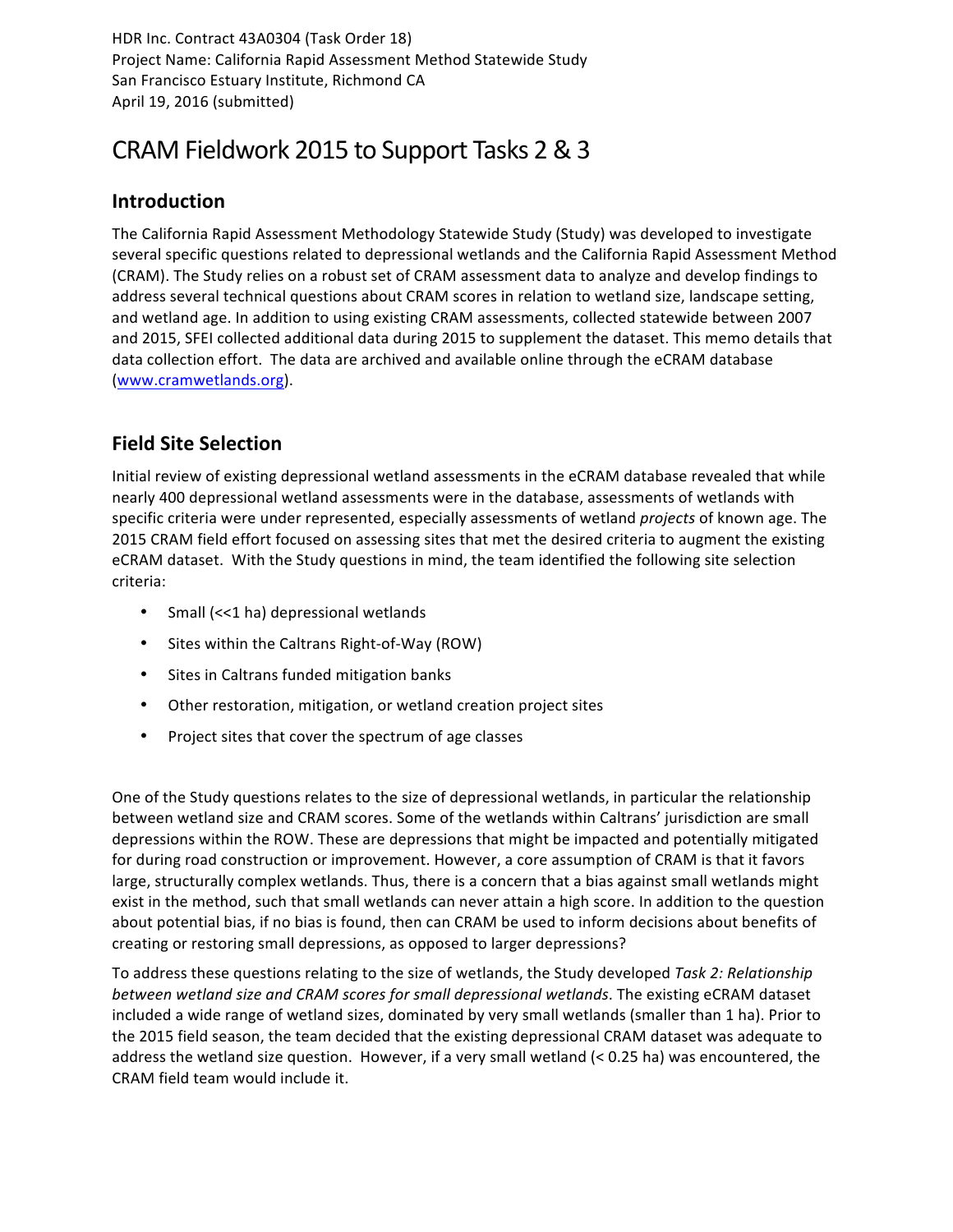Another Study question relates to the relationship between wetland age and condition. To address the issue of how the condition of a depressional wetland might change in relation to its age, Study task 3 was designed to develop Habitat Development Curves (HDC) for depressional wetlands. This task requires a clear understanding of the age of the assessment wetland in order to plot wetland condition against wetland age. The age of a wetland is determined as the time the wetland was created, or the last major management event that changed its topography, hydrology, or vegetation structure. The condition is measured by the CRAM Index score and by individual Attribute scores.

The existing eCRAM dataset showed that gaps existed in the age classes of wetlands, specifically for younger wetlands, which tend to be mitigation or restoration projects. Therefore, the team focused on including restoration, mitigation, or wetland creation project sites in mitigation banks, or other locations. However, not just young projects were targeted; other wetlands of different ages were also targeted, to augment the full age range.

And lastly, the eCRAM dataset did not include any assessments of depressional wetlands within the Caltrans ROW. To include the potential effect of proximity to roads or management practices (by Caltrans) these ROW wetlands were included in the targeted site selection criteria.

SFEI initially worked with Caltrans to identify as many Caltrans project sites as possible, to explore as candidate assessment sites. This included searching the Caltrans STEVE database (internal Caltrans project tracking database), as well as the USACE RIBBITS database to identify mitigation banks with depressional wetlands that had been used by Caltrans. SFEI also reviewed a GIS file supplied by Caltrans showing locations of projects that might have affected wetlands within the ROW. And lastly, SFEI reviewed Google Earth aerial imagery to identify any additional potential depressions within the Caltrans ROW. The team then worked on securing access permissions to as many sites on the list of candidate assessment sites as possible.

## **CRAM Field Assessment Results 2015**

During the spring and summer of 2015, SFEI conducted 83 new CRAM assessments of depressional wetlands (Figure 1). Assessments were conducted across 6 ecoregions, including sites in central and northern California, as well as in the Sierra. The new assessments occurred in a variety of types of depressional wetlands, including stockponds, water management ponds (e.g. detention basins, reservoirs, pump station ponds), stormwater basins, and depressions created/managed for habitat (e.g. restoration or mitigation sites). The sites also covered a wide variety of landscape settings, including urban, sub-urban, industrial, parks, grazing lands, agricultural lands, and open space. Many of the sites were in mitigation banks, or other types of projects that are managed for diverse habitat functions.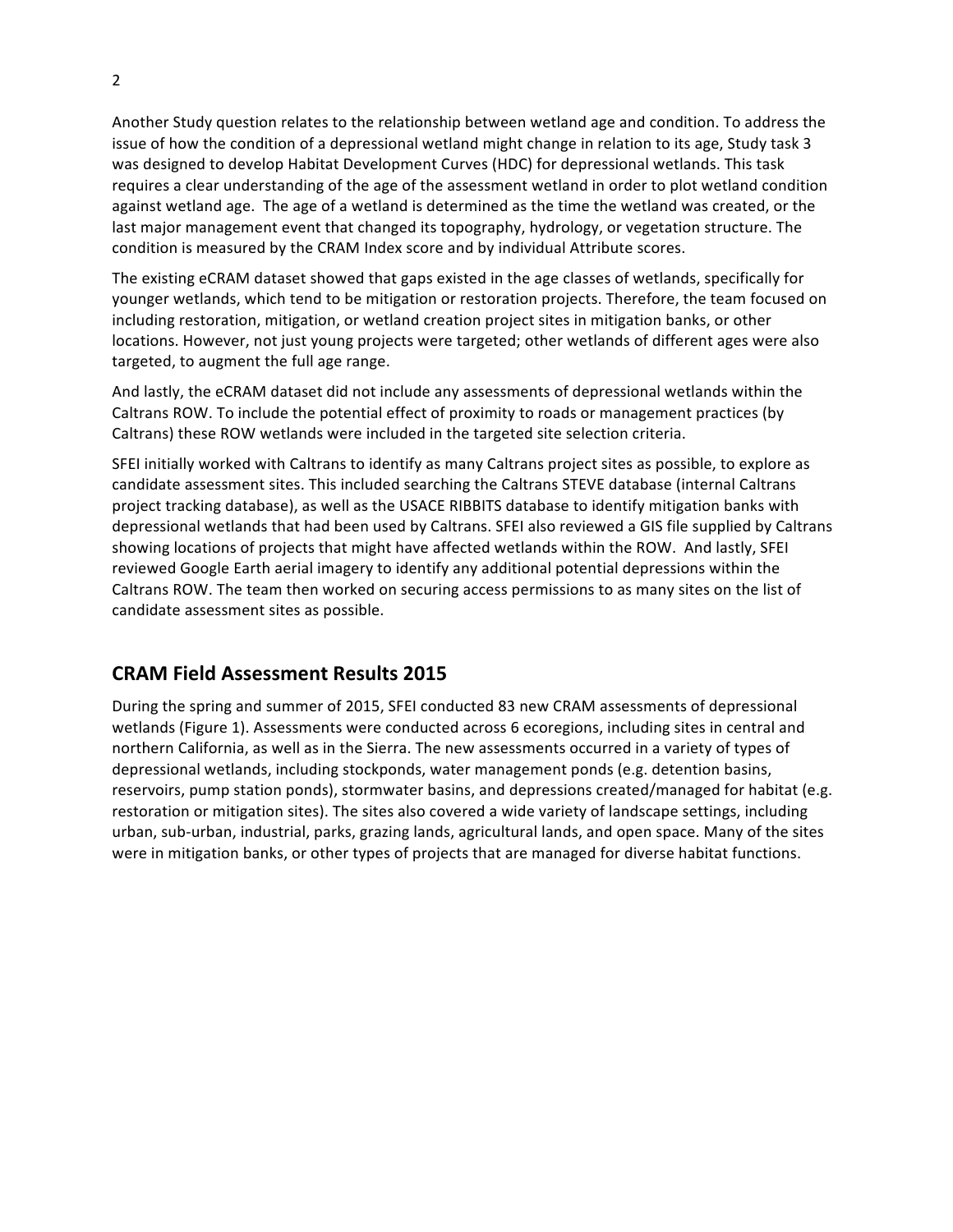

Figure 1. Map of 2015 CRAM depressional wetland assessments completed by SFEI (n=83) under the project name "Caltrans Depressional Performance Curves 2015".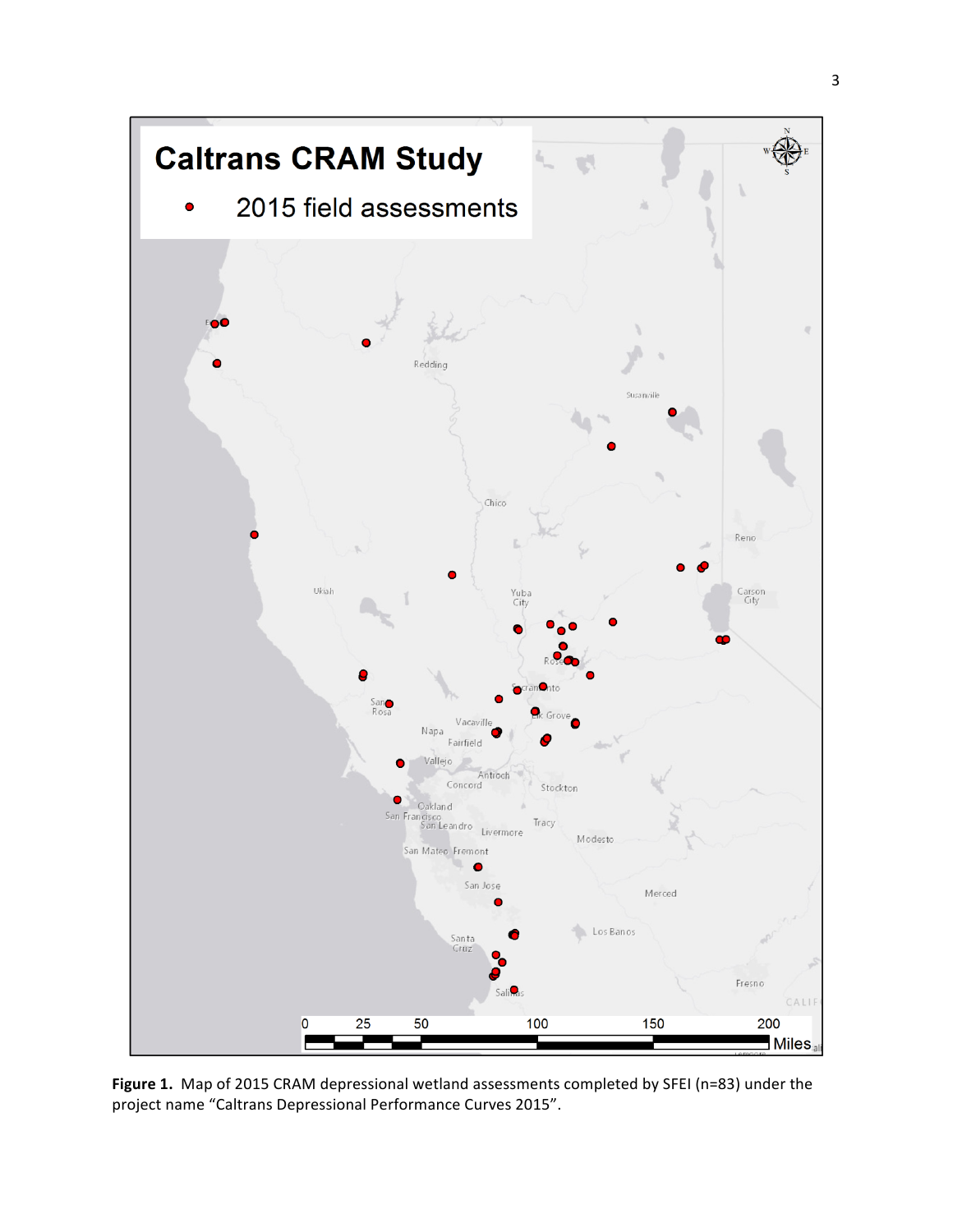All assessments were included in the analysis dataset for this Study. All assessments were included in the analysis focusing on wetland size. And most assessments were included in the initial development of the HDC (only dropping sites where the wetland age was not well understood). Approximately one-third of the sites passed all of the HDC evaluation criteria, and were incorporated into the final HDC.

Table 1 lists all 83 CRAM assessments conducted for this Study. All the assessments were entered into the eCRAM database, and "public" sites (sites where the property owner has given permission for the assessment to be publically visible) can be viewed and downloaded on EcoAtlas (www.ecoatlas.org). The Study data can be accessed under the project name "Caltrans Depressional Performance Curves 2015"<sup>1</sup>;

See individual Task Memos for further explanation and analysis using these CRAM assessments.

<u> 1989 - Johann Stein, markin film yn y breninn y breninn y breninn y breninn y breninn y breninn y breninn y b</u>

 $1$  To download the Study dataset in EcoAtlas, www.ecoatlas.org, select the "Map" text next to "Statewide" in the center of the page and click on the blue "Tool" button on the top right of the screen above the map. Using the Wetland Condition (CRAM) tool, the data can be subset by project name. Filtered data can then be downloaded in several different formats including KML, ESRI Shapefile, and/or CSV/Excel spreadsheet.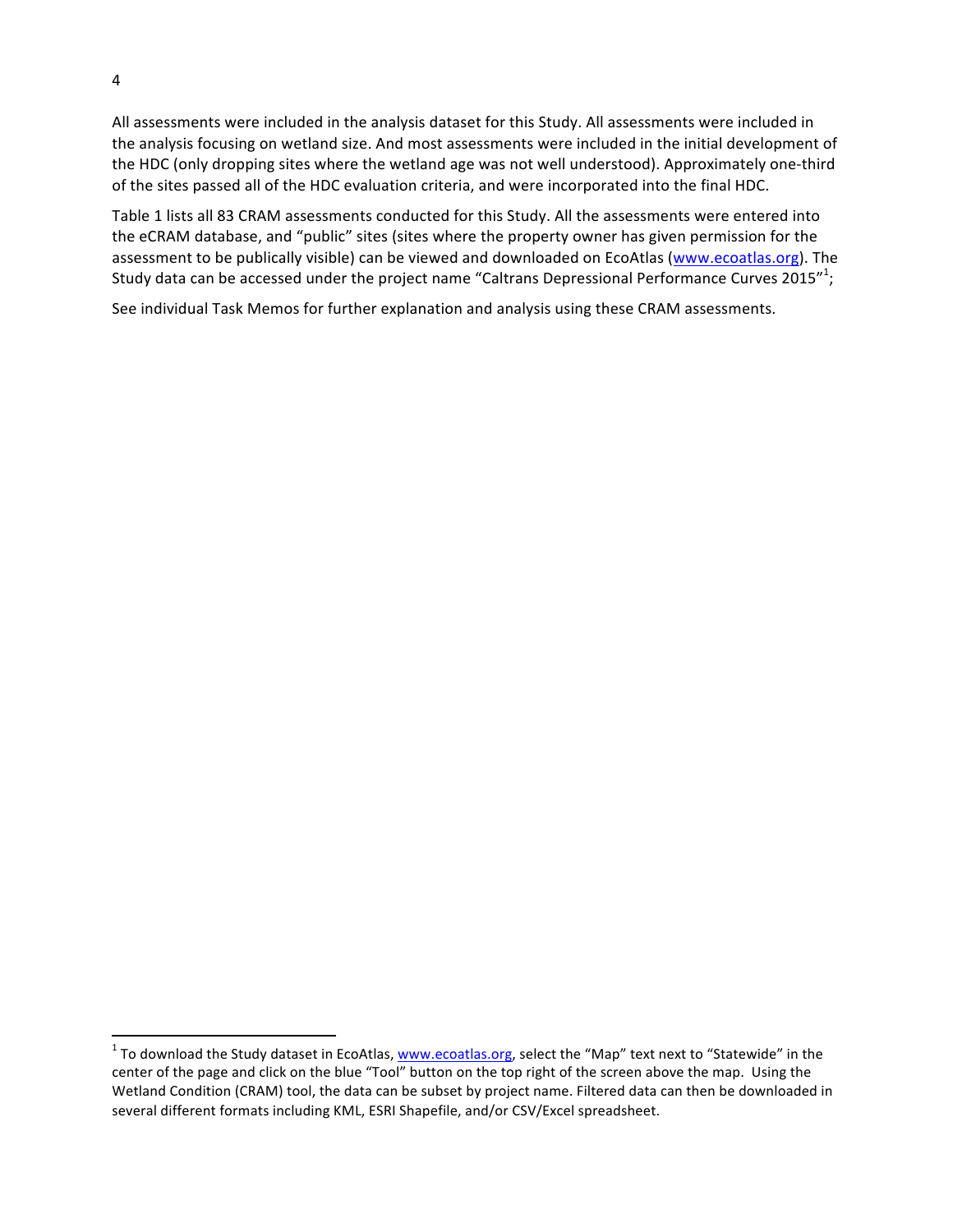Table 1. CRAM depressional wetland assessment results (n=83). Assessments were conducted by SFEI in 2015 under the Caltrans CRAM Statewide Study. All the assessments are listed in EcoAtlas under the project name "Caltrans Depressional Performance Curves 2015".

| Visit date | AA name                                    | eCRAM<br>ID | Ecoregion         | Caltrans<br>mitigation<br>bank or<br>ROW site? | Index Score | Landscape<br>and Buffer | Hydrology | Structure<br>Physical | Structure<br><b>Biotic</b> |
|------------|--------------------------------------------|-------------|-------------------|------------------------------------------------|-------------|-------------------------|-----------|-----------------------|----------------------------|
| 4/20/2015  | Muir Beach depression                      | 4795        | bay/delta         | no                                             | 80          | 65                      | 92        | 75                    | 89                         |
| 4/20/2015  | Novato Rowland Blvd                        | 4803        | bay/delta         | no                                             | 59          | 53                      | 58        | 50                    | 75                         |
| 5/1/2015   | Lower Nativadad                            | 4657        | central coast     | no                                             | 64          | 55                      | 67        | 50                    | 83                         |
| 5/1/2015   | Manabe                                     | 4658        | bay/delta         | no                                             | 61          | 55                      | 50        | 50                    | 89                         |
| 5/14/2015  | Lower Tembladero                           | 4800        | central coast     | no                                             | 64          | 43                      | 67        | 50                    | 94                         |
| 5/14/2015  | <b>Tottino Pond</b>                        | 4802        | central coast     | no                                             | 66          | 48                      | 67        | 50                    | 97                         |
| 5/14/2015  | <b>Upper Tembladero</b>                    | 4801        | central coast     | no                                             | 58          | 48                      | 58        | 50                    | 75                         |
| 5/15/2015  | Alba North                                 | 4797        | central coast     | no                                             | 62          | 49                      | 67        | 63                    | 69                         |
| 5/15/2015  | Alba South                                 | 4796        | central coast     | no                                             | 66          | 53                      | 83        | 50                    | 78                         |
| 5/15/2015  | <b>Granite North</b>                       | 4798        | central coast     | no                                             | 71          | 58                      | 83        | 50                    | 92                         |
| 5/15/2015  | <b>Granite West</b>                        | 4799        | central coast     | no                                             | 71          | 53                      | 83        | 50                    | 97                         |
| 6/17/2015  | HP Pond                                    | 4085        | sacramento valley | no                                             | 69          | 48                      | 83        | 75                    | 69                         |
| 6/17/2015  | Roseville Sierra College<br>Stormwater 2   | 4086        | sacramento valley | no                                             | 66          | 65                      | 67        | 50                    | 83                         |
| 6/27/2015  | Roseville Parkway Storm                    | 4089        | sacramento valley | no                                             | 58          | 45                      | 67        | 50                    | 69                         |
| 6/27/2015  | Roseville Sierra College<br>Stormwater 1   | 4087        | sacramento valley | no                                             | 54          | 53                      | 67        | 25                    | 72                         |
| 6/27/2015  | Serrano Pond                               | 4088        | sierra            | no                                             | 66          | 53                      | 67        | 63                    | 81                         |
| 7/7/2015   | <b>Consumnes Mitigation</b><br>Middle      | 4130        | bay/delta         | yes                                            | 59          | 100                     | 67        | 25                    | 44                         |
| 7/7/2015   | <b>Cosumnes Mitigation</b><br>Amoeba       | 4129        | bay/delta         | yes                                            | 66          | 100                     | 83        | 38                    | 44                         |
| 7/7/2015   | <b>Cosumnes Mitigation North</b>           | 4128        | bay/delta         | yes                                            | 72          | 93                      | 67        | 50                    | 78                         |
| 7/8/2015   | Aravaipa Street Stormwater<br>#5           | 4149        | sierra            | no                                             | 61          | 55                      | 83        | 50                    | 56                         |
| 7/8/2015   | <b>Sutter Basin Mitigation Bank</b><br>B   | 4134        | sacramento valley | yes                                            | 74          | 93                      | 42        | 88                    | 72                         |
| 7/8/2015   | <b>Sutter Basin Mitigation Bank</b><br>E   | 4135        | sacramento valley | yes                                            | 78          | 93                      | 42        | 100                   | 78                         |
| 7/8/2015   | <b>Sutter Basin Mitigation Bank</b><br>F   | 4133        | sacramento valley | yes                                            | 70          | 90                      | 42        | 75                    | 75                         |
| 7/9/2015   | Sawmill Pond                               | 4136        | sierra            | no                                             | 72          | 50                      | 83        | 75                    | 81                         |
| 7/9/2015   | Upper Truckee River Reach 5<br>Restoration | 4137        | sierra            | no                                             | 66          | 53                      | 75        | 63                    | 72                         |
| 7/10/2015  | Chandler Wetland                           | 4152        | sacramento valley | no                                             | 62          | 49                      | 67        | 50                    | 83                         |
| 7/10/2015  | Hidden Falls Pond                          | 4150        | sierra            | no                                             | 60          | 48                      | 92        | 38                    | 64                         |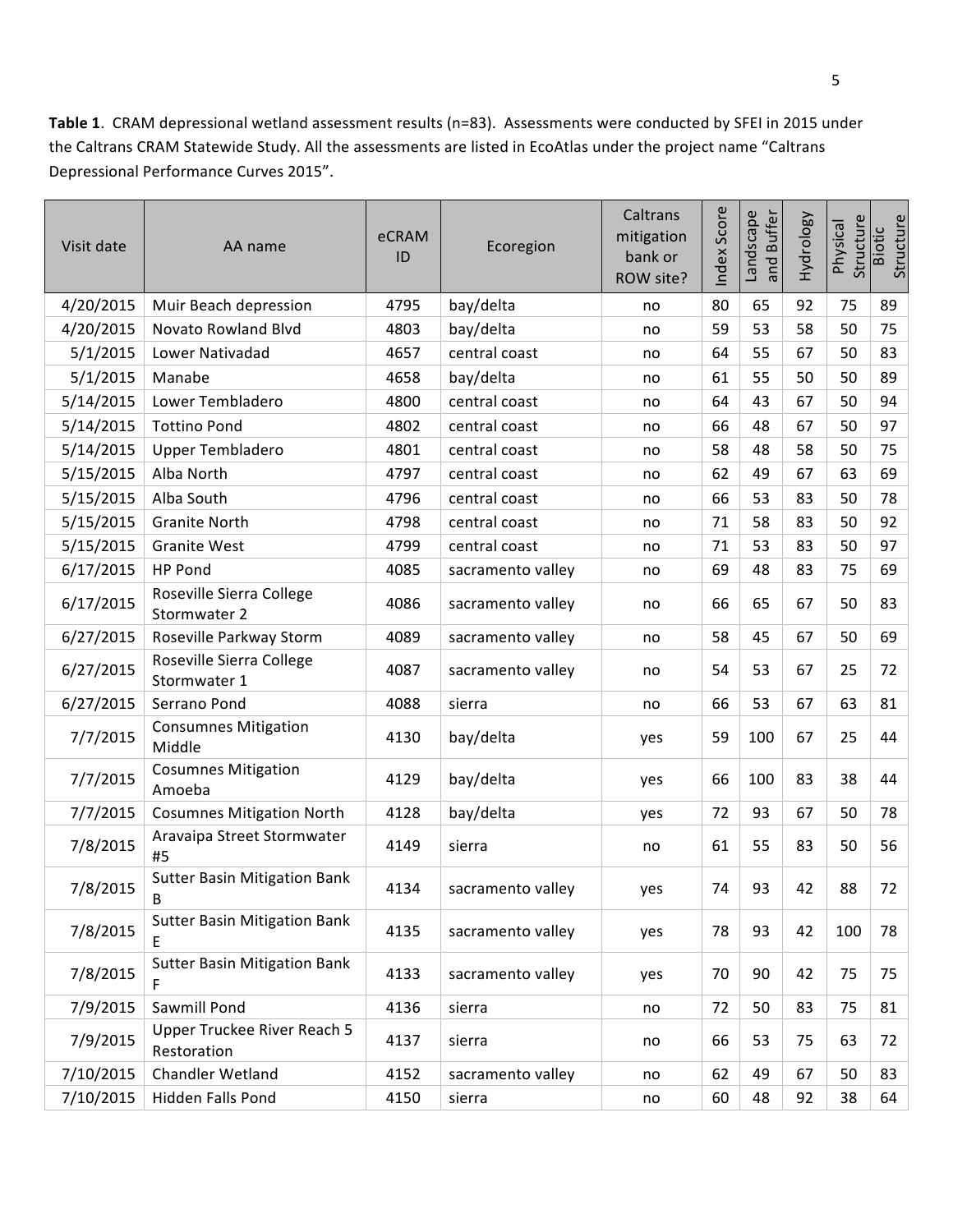| Visit date | AA name                                         | eCRAM<br>ID | Ecoregion         | Caltrans<br>mitigation<br>bank or<br>ROW site? | ndex Score | and Buffer<br>Landscape | Hydrology | Structure<br>Physical | Structure<br><b>Biotic</b> |
|------------|-------------------------------------------------|-------------|-------------------|------------------------------------------------|------------|-------------------------|-----------|-----------------------|----------------------------|
| 7/10/2015  | <b>Todd Valley Park Pond</b>                    | 4151        | sierra            | no                                             | 67         | 56                      | 58        | 63                    | 92                         |
| 8/5/2015   | Doty Ravine 1                                   | 4182        | sacramento valley | no                                             | 74         | 93                      | 92        | 38                    | 72                         |
| 8/5/2015   | Doty Ravine 2                                   | 4183        | sacramento valley | no                                             | 73         | 68                      | 83        | 50                    | 89                         |
| 8/6/2015   | Clay Station 1 - CSM79                          | 4192        | sacramento valley | yes                                            | 71         | 93                      | 100       | 50                    | 42                         |
| 8/6/2015   | Clay Station 2 - CSW382                         | 4193        | sacramento valley | yes                                            | 69         | 93                      | 92        | 50                    | 42                         |
| 8/6/2015   | Clay Station 3 - CSW375                         | 4194        | sacramento valley | yes                                            | 71         | 93                      | 100       | 50                    | 42                         |
| 8/6/2015   | Clay Station 4 - CSM1                           | 4195        | sacramento valley | yes                                            | 71         | 93                      | 100       | 50                    | 42                         |
| 8/7/2015   | I-80 & Chiles Rd                                | 4197        | sacramento valley | yes                                            | 56         | 65                      | 58        | 38                    | 61                         |
| 8/7/2015   | I-80 & Kidwell                                  | 4196        | bay/delta         | yes                                            | 52         | 38                      | 58        | 50                    | 64                         |
| 8/10/2015  | Beach Lake 1                                    | 4238        | bay/delta         | yes                                            | 61         | 93                      | 42        | 50                    | 58                         |
| 8/10/2015  | Beach Lake 2                                    | 4239        | bay/delta         | yes                                            | 62         | 81                      | 33        | 63                    | 72                         |
| 8/10/2015  | Beach Lake 3                                    | 4240        | bay/delta         | yes                                            | 66         | 93                      | 50        | 50                    | 69                         |
| 8/11/2015  | Highway 65 & Riosa Road                         | 4241        | sacramento valley | yes                                            | 50         | 58                      | 83        | 25                    | 33                         |
| 8/12/2015  | <b>Crescent Mills 3</b>                         | 4243        | sierra            | yes                                            | 73         | 73                      | 83        | 63                    | 75                         |
| 8/12/2015  | Crescent Mills North 2                          | 4245        | sierra            | yes                                            | 68         | 90                      | 67        | 38                    | 78                         |
| 8/12/2015  | <b>Crescent Mills SE</b>                        | 4244        | sierra            | yes                                            | 68         | 93                      | 83        | 25                    | 72                         |
| 8/13/2015  | Honey Lake North Pond NW                        | 4248        | modoc             | yes                                            | 70         | 100                     | 33        | 50                    | 97                         |
| 8/13/2015  | Honey Lake Reference                            | 4246        | modoc             | yes                                            | 59         | 63                      | 67        | 38                    | 69                         |
| 8/13/2015  | Honey Lake West Pond                            | 4249        | modoc             | yes                                            | 60         | 100                     | 33        | 63                    | 44                         |
| 8/14/2015  | 180 & Donner Pass Rest Stop                     | 4252        | sierra            | yes                                            | 72         | 53                      | 83        | 75                    | 78                         |
| 8/14/2015  | 180 & Donner Pass Road                          | 4251        | sierra            | yes                                            | 44         | 38                      | 58        | 38                    | 44                         |
| 8/14/2015  | 180 & Overland Trail<br><b>Stormwater Basin</b> | 4250        | sierra            | yes                                            | 40         | 53                      | 58        | 25                    | 25                         |
| 9/1/2015   | 15 & Maxwell Colusa Road                        | 4242        | sacramento valley | yes                                            | 55         | 63                      | 75        | 25                    | 58                         |
| 9/15/2015  | Lincoln 12 Bridges 1                            | 4425        | sacramento valley | no                                             | 65         | 78                      | 83        | 50                    | 50                         |
| 9/15/2015  | Lincoln 12 Bridges 2                            | 4426        | sacramento valley | no                                             | 61         | 49                      | 83        | 63                    | 50                         |
| 9/15/2015  | Lincoln 12 Bridges 3                            | 4427        | sacramento valley | no                                             | 62         | 53                      | 83        | 63                    | 50                         |
| 9/15/2015  | Lincoln 12 Bridges 4                            | 4428        | sacramento valley | no                                             | 59         | 53                      | 75        | 50                    | 58                         |
| 9/22/2015  | City of Healdsburg - Grove St.<br>Skate Park    | 4481        | bay/delta         | no                                             | 47         | 43                      | 58        | 38                    | 47                         |
| 9/22/2015  | City of Healdsburg - Spur<br>Court              | 4482        | bay/delta         | no                                             | 53         | 42                      | 67        | 50                    | 53                         |
| 9/22/2015  | Spring Lake Pond                                | 4483        | bay/delta         | no                                             | 69         | 68                      | 83        | 63                    | 61                         |
| 9/24/2015  | Elsie Gridley #1- Borrow<br>Ditch               | 4429        | bay/delta         | yes                                            | 64         | 93                      | 83        | 38                    | 42                         |
| 9/24/2015  | Elsie Gridley #2- Pasture 7B<br>Pond            | 4430        | bay/delta         | yes                                            | 68         | 85                      | 83        | 38                    | 64                         |
| 9/24/2015  | Elsie Gridley #3- Pasture 7B<br>Swale           | 4431        | bay/delta         | yes                                            | 72         | 93                      | 100       | 38                    | 58                         |